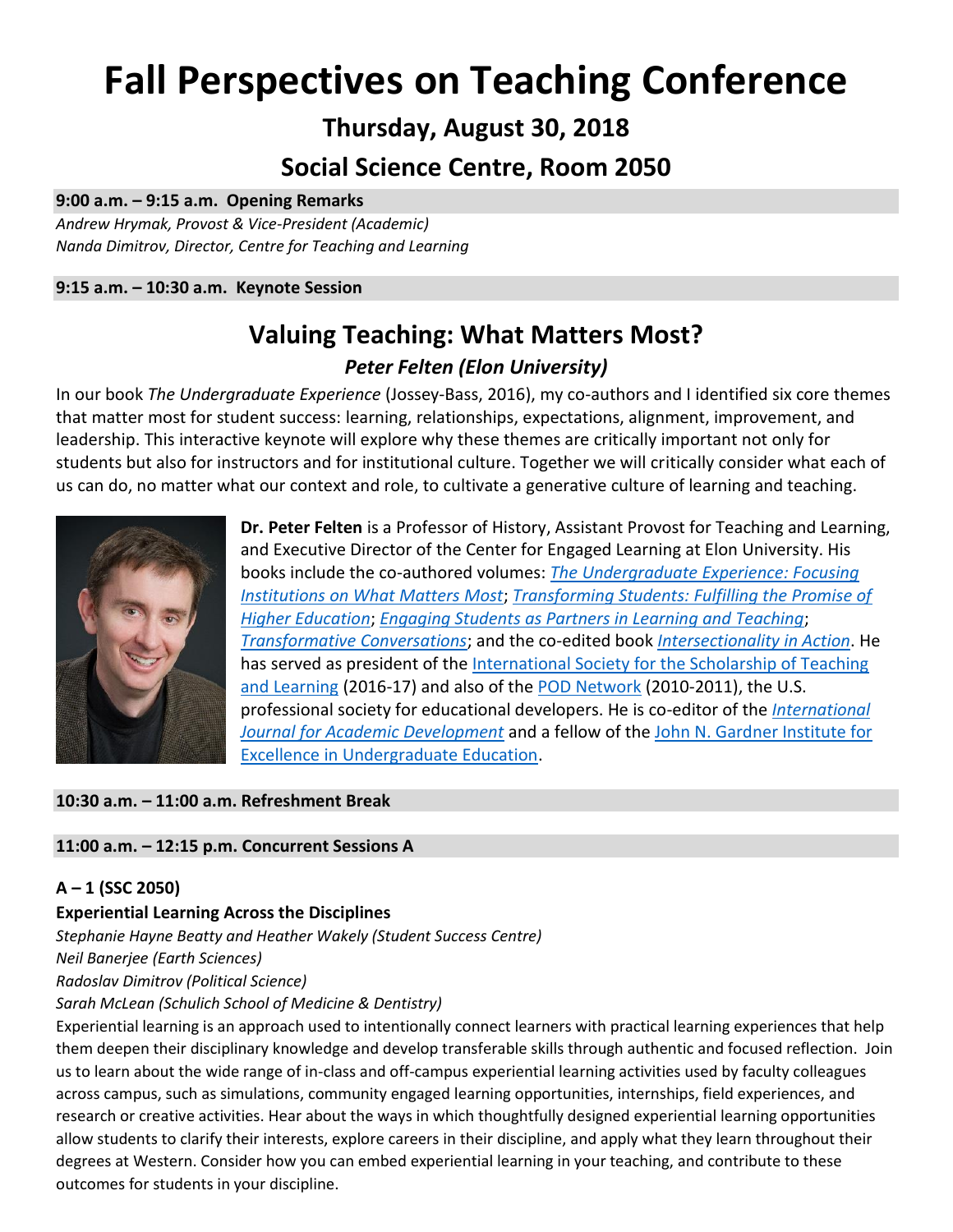# **A – 2 (SSC 2036)**

# **Vocal Health: Using and Protecting Our Voices**

# *Ted Baerg (Music Performance Studies)*

For many of us, our voice is the number one instrument that we use in the classroom. However, we don't always take care of our voices to avoid damage. In this session, Ted will discuss proper use of the voice and tips for protecting it. He will draw on his experience both on the stage (with international experience in acting, opera and musical theatre) and in the classroom as he guides the participants through a series of vocal exercises as well as suggestions for dealing with vocal fatigue and other related issues.

# **A – 3 (SSC 2032)**

#### **Making Learning Visible with ePortfolios**

*Angela Borchert (Modern Languages and Literatures) Nicole Campbell (Schulich School of Medicine & Dentistry) Aleksandra Zecevic (Health Studies)*

In this panel presentation, three colleagues will share their experiences of incorporating ePortfolios into their course design and teaching. The discussion aims to provide insights for practice and highlight future aspirations – exploring opportunities and challenges, lessons learned from trial and error, common principles for teaching with ePortfolios, and future directions for ePortfolio use on campus.

#### **12:45 p.m. – 1:15 p.m. Brown Bag Lunch Session**

# **(SSC 2028)**

#### **What in the World is Lynda.com?**

*Dan Sich (Western Libraries)*

Lynda.com is an online learning platform that offers more than 5,000 on-demand courses to help build professional skills. Thanks to the Ontario government and eCampusOntario, all current students, staff and faculty members have free, unlimited access to Lynda.com until September 2020. You are invited to bring your lunch and join Dan Sich, Teaching and Learning Librarian, E-Learning, to discuss Lynda.com's subject coverage, reliability, and usefulness. What opportunities might there be to use Lynda.com yourself or recommend it to students? Find more information at [http://lynda.uwo.ca](http://lynda.uwo.ca/)

# **1:30 p.m. – 2:45 p.m. Concurrent Sessions B**

# **B – 1 (SSC 2050)**

# **Indigeneity in the Academy: Teaching and Learning at the Cultural Interface**

#### *Candace Brunette-Debassige, Special Advisor to the Provost (Indigenous Initiatives)*

Against the backdrop of growing calls to Indigenize universities, Indigenous students and curriculum are on the rise, bringing with them unique perspectives, identities and ways of knowing to the forefront. At the same time, Indigenous students continue to face many systemic barriers. This session will identify some of these systemic issues, while highlighting the university as a contact zone for the cultural interface; that is, as places wherein complex interactions between Indigenous and non-Indigenous peoples and ways of knowing, being and doing unfold. During the workshop, participants will be guided through case studies that draw from Western's newly developed *Guide for Working with Indigenous Students.*

# **B – 2 (SSC 2036)**

# **Teaching Graduate Students**

# *Karyn Olsen (Centre for Teaching and Learning)*

Join this session to discuss successful approaches to running a graduate seminar course. *What is the most effective format? How do you establish learning goals? What types of activities can be integrated and which ones will have the highest impact? What can I do as the professor to best support graduate student learning?* This workshop will answer these questions by drawing on faculty experiences and evidence-based practices found in the teaching and learning literature. Karyn will also share comments from Western graduate students on what works (and what does not) when it comes to graduate coursework.